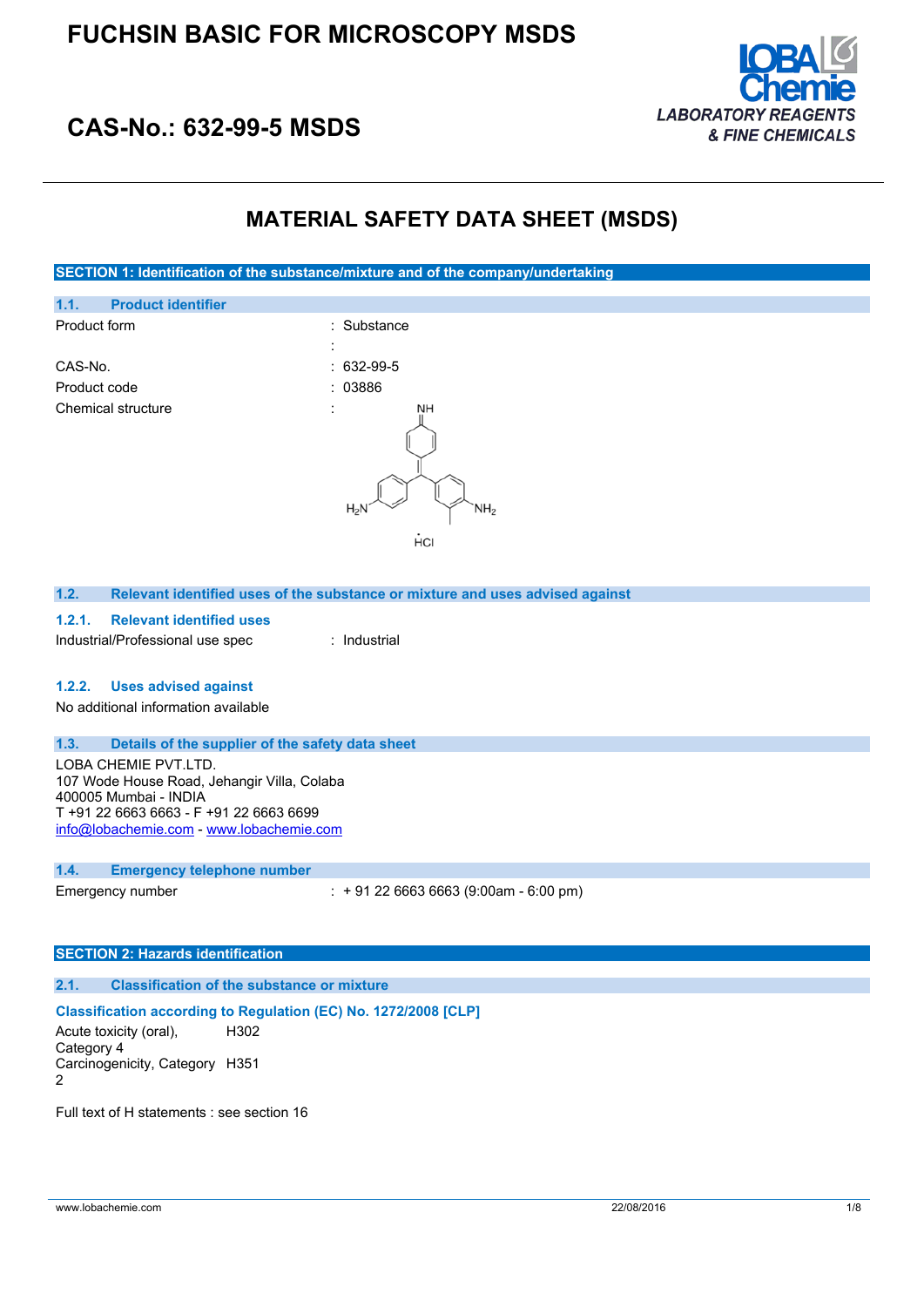Safety Data Sheet

## **Classification according to Directive 67/548/EEC [DSD] or 1999/45/EC [DPD]**

Carc.Cat.1; R45 Muta.Cat.3; R68 Xn; R22 Full text of R-phrases: see section 16

## **Adverse physicochemical, human health and environmental effects** No additional information available

## **2.2. Label elements**

| Labelling according to Regulation (EC) No. 1272/2008 [CLP] |                                                                       |  |
|------------------------------------------------------------|-----------------------------------------------------------------------|--|
| Hazard pictograms (CLP)                                    |                                                                       |  |
|                                                            | GHS07<br>GHS08                                                        |  |
| Signal word (CLP)                                          | : Warning                                                             |  |
| Hazard statements (CLP)                                    | : H302 - Harmful if swallowed.<br>H351 - Suspected of causing cancer. |  |

### **2.3. Other hazards**

No additional information available

| <b>SECTION 3: Composition/information on ingredients</b> |                   |                                |
|----------------------------------------------------------|-------------------|--------------------------------|
|                                                          |                   |                                |
| 3.1.                                                     | <b>Substances</b> |                                |
| Name                                                     |                   | : FUCHSIN BASIC FOR MICROSCOPY |
| CAS-No.                                                  |                   | $: 632-99-5$                   |
|                                                          |                   |                                |

Full text of R- and H-statements: see section 16

| 3.2. | <b>Mixtures</b>                      |  |
|------|--------------------------------------|--|
|      | Not applicable                       |  |
|      |                                      |  |
|      | <b>SECTION 4: First aid measures</b> |  |

| <b>Description of first aid measures</b><br>4.1. |                                                                                                                           |
|--------------------------------------------------|---------------------------------------------------------------------------------------------------------------------------|
| First-aid measures after inhalation              | : Remove person to fresh air and keep comfortable for breathing.                                                          |
| First-aid measures after skin contact            | : Gently wash with plenty of soap and water.                                                                              |
| First-aid measures after eye contact             | : Remove contact lenses, if present and easy to do. Continue rinsing. Rinse cautiously<br>with water for several minutes. |
| First-aid measures after ingestion               | : Rinse mouth. Call a POISON CENTER/doctor if you feel unwell.                                                            |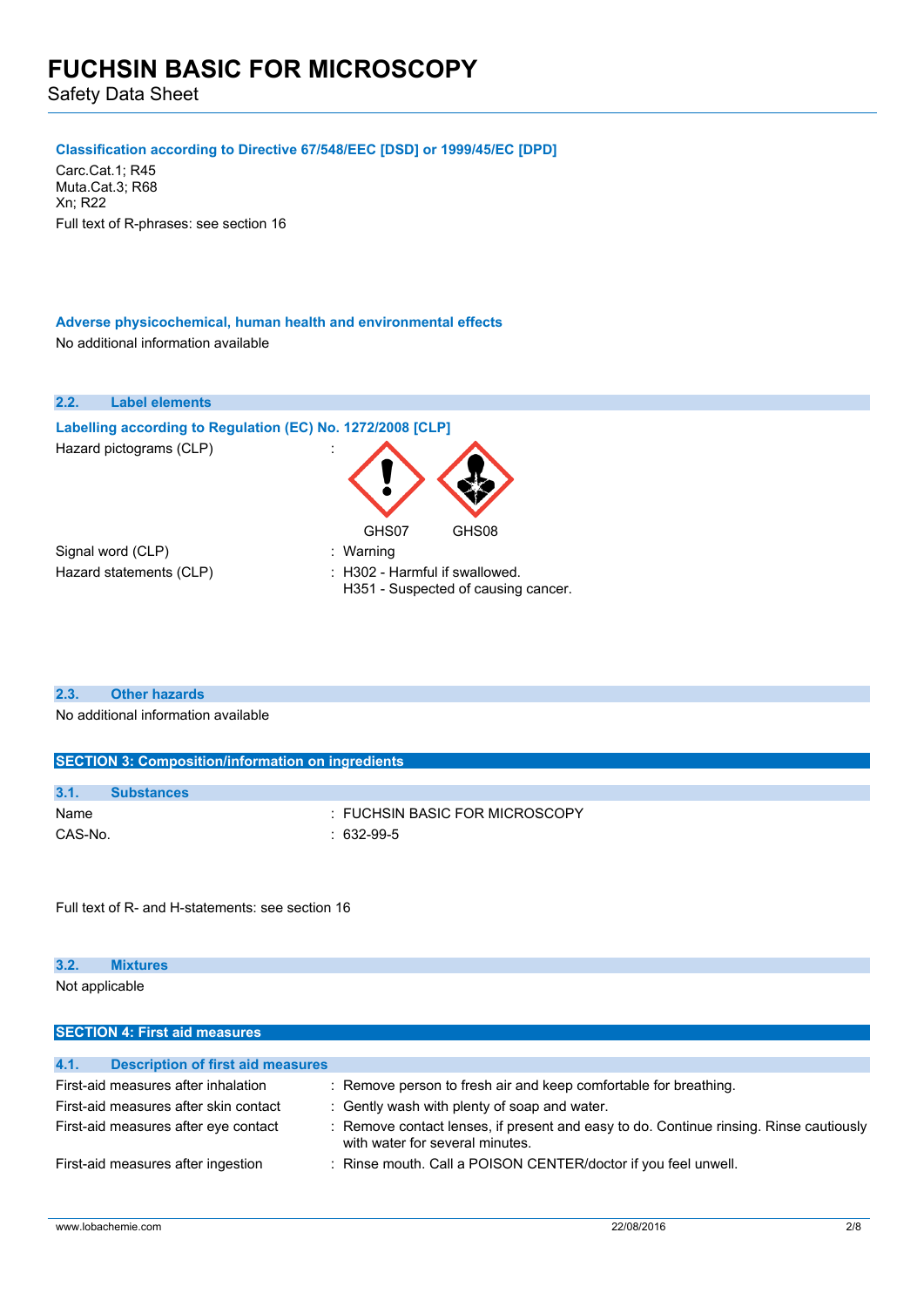Safety Data Sheet

| 4.2.<br>Most important symptoms and effects, both acute and delayed         |                                                                                                                                                   |
|-----------------------------------------------------------------------------|---------------------------------------------------------------------------------------------------------------------------------------------------|
| Symptoms/effects                                                            | : May cause damage to organs.                                                                                                                     |
| Symptoms/effects after ingestion                                            | : Harmful if swallowed.                                                                                                                           |
|                                                                             |                                                                                                                                                   |
| 4.3.                                                                        | Indication of any immediate medical attention and special treatment needed                                                                        |
| Treat symptomatically.                                                      |                                                                                                                                                   |
| <b>SECTION 5: Firefighting measures</b>                                     |                                                                                                                                                   |
| 5.1.<br><b>Extinguishing media</b>                                          |                                                                                                                                                   |
| Suitable extinguishing media                                                | : Water spray. Foam. Dry powder. Carbon dioxide.                                                                                                  |
| Unsuitable extinguishing media                                              | : Do not use a heavy water stream.                                                                                                                |
|                                                                             |                                                                                                                                                   |
| 5.2.<br>Special hazards arising from the substance or mixture               |                                                                                                                                                   |
| No additional information available                                         |                                                                                                                                                   |
| 5.3.<br><b>Advice for firefighters</b>                                      |                                                                                                                                                   |
| Protection during firefighting                                              | : Do not enter fire area without proper protective equipment, including respiratory                                                               |
|                                                                             | protection.                                                                                                                                       |
| <b>SECTION 6: Accidental release measures</b>                               |                                                                                                                                                   |
| 6.1.                                                                        | Personal precautions, protective equipment and emergency procedures                                                                               |
| 6.1.1.<br>For non-emergency personnel                                       |                                                                                                                                                   |
| <b>Emergency procedures</b>                                                 | : Evacuate unnecessary personnel.                                                                                                                 |
|                                                                             |                                                                                                                                                   |
| 6.1.2.<br>For emergency responders                                          |                                                                                                                                                   |
| Protective equipment                                                        | : Use personal protective equipment as required.                                                                                                  |
| <b>Emergency procedures</b>                                                 | : Ventilate area.                                                                                                                                 |
| 6.2.<br><b>Environmental precautions</b>                                    |                                                                                                                                                   |
| Avoid release to the environment.                                           |                                                                                                                                                   |
|                                                                             |                                                                                                                                                   |
| 6.3.<br>Methods and material for containment and cleaning up                |                                                                                                                                                   |
| Methods for cleaning up                                                     | : Collect spillage. On land, sweep or shovel into suitable containers.                                                                            |
| <b>Reference to other sections</b><br>6.4.                                  |                                                                                                                                                   |
| No additional information available                                         |                                                                                                                                                   |
| <b>SECTION 7: Handling and storage</b>                                      |                                                                                                                                                   |
|                                                                             |                                                                                                                                                   |
| 7.1.<br><b>Precautions for safe handling</b>                                |                                                                                                                                                   |
| Precautions for safe handling<br>Hygiene measures                           | : Avoid contact with skin and eyes. Do not breathe vapours.<br>: Do not eat, drink or smoke when using this product. Wash hands and other exposed |
|                                                                             | areas with mild soap and water before eating, drinking or smoking and when leaving                                                                |
|                                                                             | work.                                                                                                                                             |
|                                                                             |                                                                                                                                                   |
| 7.2.<br><b>Conditions for safe storage, including any incompatibilities</b> | : Keep container tightly closed.                                                                                                                  |
| Storage conditions                                                          |                                                                                                                                                   |
| 7.3.<br><b>Specific end use(s)</b>                                          |                                                                                                                                                   |
| No additional information available                                         |                                                                                                                                                   |
| <b>SECTION 8: Exposure controls/personal protection</b>                     |                                                                                                                                                   |
| 8.1.<br><b>Control parameters</b>                                           |                                                                                                                                                   |
| No additional information available                                         |                                                                                                                                                   |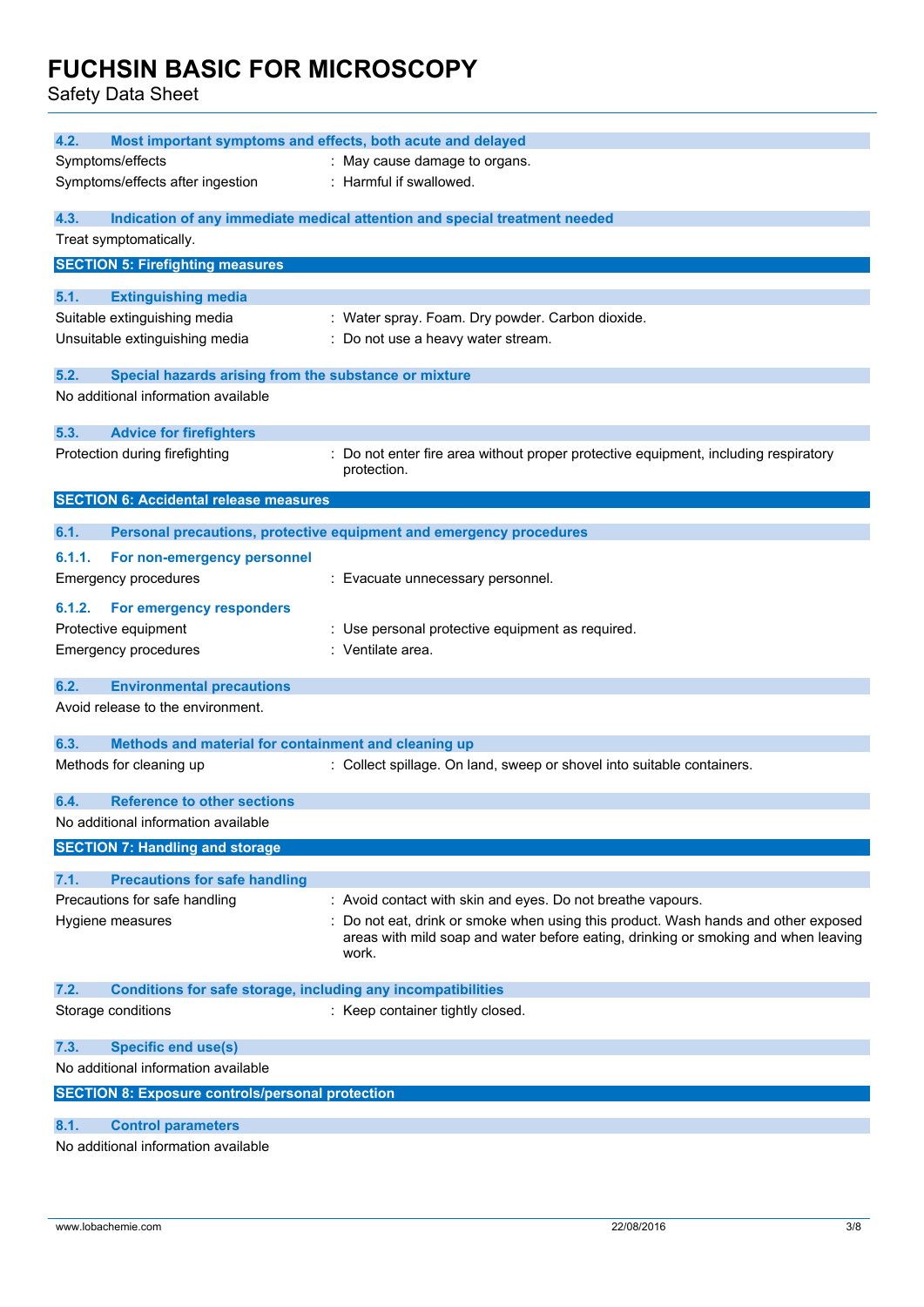Safety Data Sheet

## **8.2. Exposure controls**

| Personal protective equipment | : Wash hands, forearms and face thoroughly after handling.                                                 |
|-------------------------------|------------------------------------------------------------------------------------------------------------|
| Hand protection               | : Protective gloves                                                                                        |
| Eye protection                | : Chemical goggles or safety glasses                                                                       |
| Skin and body protection      | : Wear suitable protective clothing                                                                        |
| Respiratory protection        | : Where exposure through inhalation may occur from use, respiratory protection<br>equipment is recommended |
| Other information             | : Do not breathe dust/fume/gas/mist/vapours/spray. Do not eat, drink or smoke when<br>using this product.  |

## **SECTION 9: Physical and chemical properties**

| 9.1.<br>Information on basic physical and chemical properties |                          |
|---------------------------------------------------------------|--------------------------|
| Physical state                                                | Solid                    |
| Molecular mass                                                | 337.85 g/mol             |
| Colour                                                        | Dark green.              |
| Odour                                                         | : odourless.             |
| Odour threshold                                               | : No data available      |
| рH                                                            | : No data available      |
| Relative evaporation rate (butylacetate=1)                    | : No data available      |
| Melting point                                                 | : $268 - 270$ °C         |
| Freezing point                                                | : No data available      |
| Boiling point                                                 | : No data available      |
| Flash point                                                   | No data available        |
| Auto-ignition temperature                                     | : No data available      |
| Decomposition temperature                                     | : No data available      |
| Flammability (solid, gas)                                     | : No data available      |
| Vapour pressure                                               | No data available        |
| Relative vapour density at 20 °C                              | : No data available      |
| Relative density                                              | : No data available      |
| Density                                                       | $1.22$ g/cm <sup>3</sup> |
| Solubility                                                    | Water: Soluble in water  |
| Log Pow                                                       | $: -0.21$                |
| Viscosity, kinematic                                          | : No data available      |
| Viscosity, dynamic                                            | : No data available      |
| Explosive properties                                          | : No data available      |
| Oxidising properties                                          | : No data available      |
|                                                               |                          |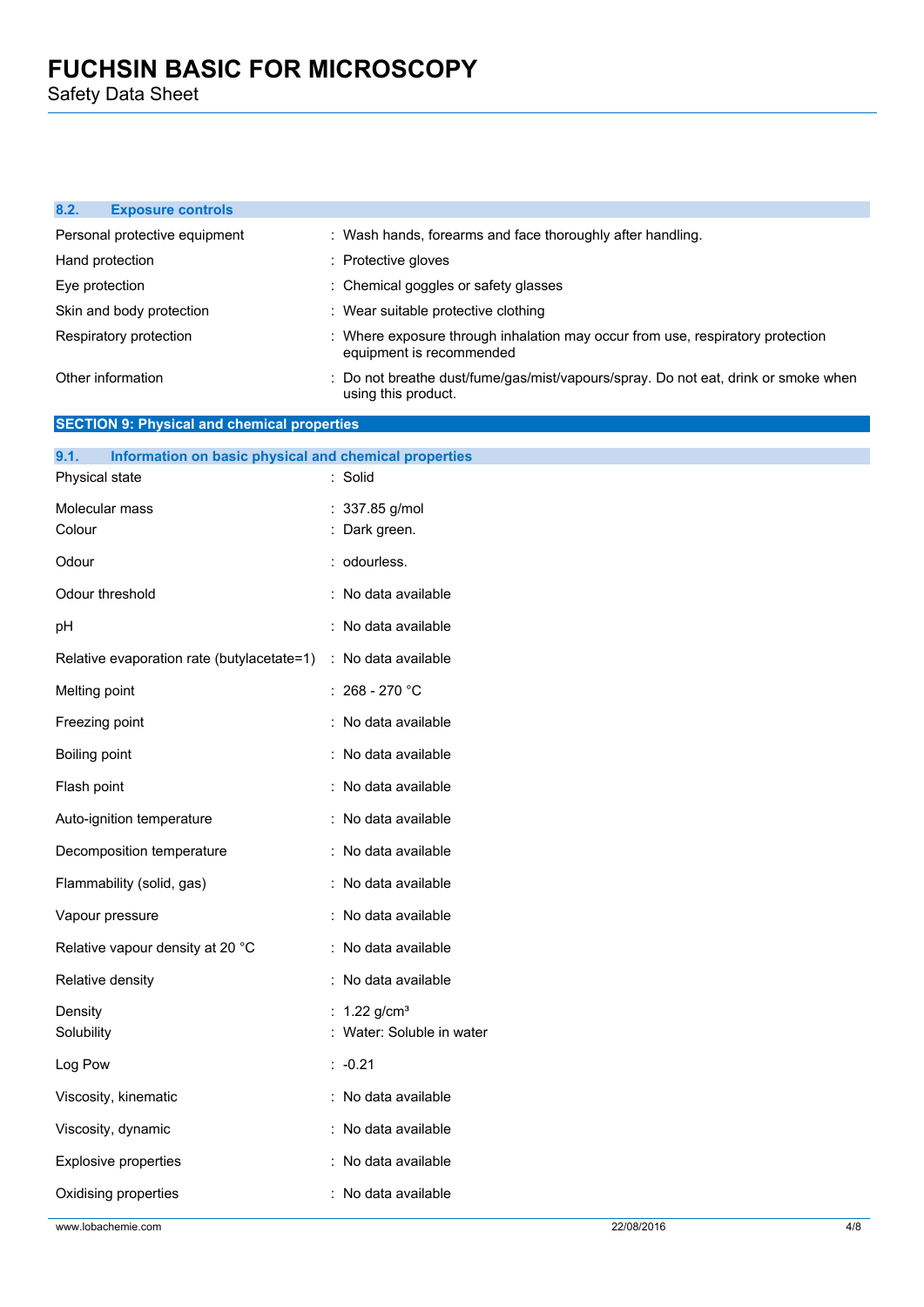Safety Data Sheet

| Odicty Data Officet                                                                       |                                    |
|-------------------------------------------------------------------------------------------|------------------------------------|
| <b>Explosive limits</b>                                                                   | : No data available                |
|                                                                                           |                                    |
| <b>Other information</b><br>9.2.                                                          |                                    |
| No additional information available                                                       |                                    |
| <b>SECTION 10: Stability and reactivity</b>                                               |                                    |
| 10.1.<br><b>Reactivity</b>                                                                |                                    |
| No additional information available                                                       |                                    |
|                                                                                           |                                    |
| 10.2.<br><b>Chemical stability</b>                                                        |                                    |
| Stable under normal conditions of use.                                                    |                                    |
|                                                                                           |                                    |
| 10.3.<br><b>Possibility of hazardous reactions</b><br>No additional information available |                                    |
|                                                                                           |                                    |
| 10.4.<br><b>Conditions to avoid</b>                                                       |                                    |
| Direct sunlight. Extremely high or low temperatures.                                      |                                    |
|                                                                                           |                                    |
| 10.5.<br><b>Incompatible materials</b>                                                    |                                    |
| Strong acids. Strong bases.                                                               |                                    |
| <b>Hazardous decomposition products</b><br>10.6.                                          |                                    |
| No additional information available                                                       |                                    |
|                                                                                           |                                    |
| <b>SECTION 11: Toxicological information</b>                                              |                                    |
|                                                                                           |                                    |
| 11.1.<br>Information on toxicological effects                                             |                                    |
| Acute toxicity                                                                            | : Oral: Harmful if swallowed.      |
|                                                                                           |                                    |
|                                                                                           |                                    |
| Skin corrosion/irritation                                                                 | Not classified                     |
| Serious eye damage/irritation<br>Respiratory or skin sensitisation                        | Not classified<br>: Not classified |
| Germ cell mutagenicity                                                                    | : Not classified                   |
| Carcinogenicity                                                                           | : Suspected of causing cancer.     |
|                                                                                           |                                    |
|                                                                                           |                                    |
| Reproductive toxicity                                                                     | : Not classified                   |
| STOT-single exposure                                                                      | : Not classified                   |
|                                                                                           |                                    |
| STOT-repeated exposure                                                                    | : Not classified                   |
|                                                                                           |                                    |
| Aspiration hazard                                                                         | : Not classified                   |
|                                                                                           |                                    |
|                                                                                           |                                    |
|                                                                                           |                                    |
| Potential adverse human health effects                                                    | : Harmful if swallowed.            |
| and symptoms                                                                              |                                    |
| <b>SECTION 12: Ecological information</b>                                                 |                                    |
|                                                                                           |                                    |
| 12.1.<br><b>Toxicity</b>                                                                  |                                    |

No additional information available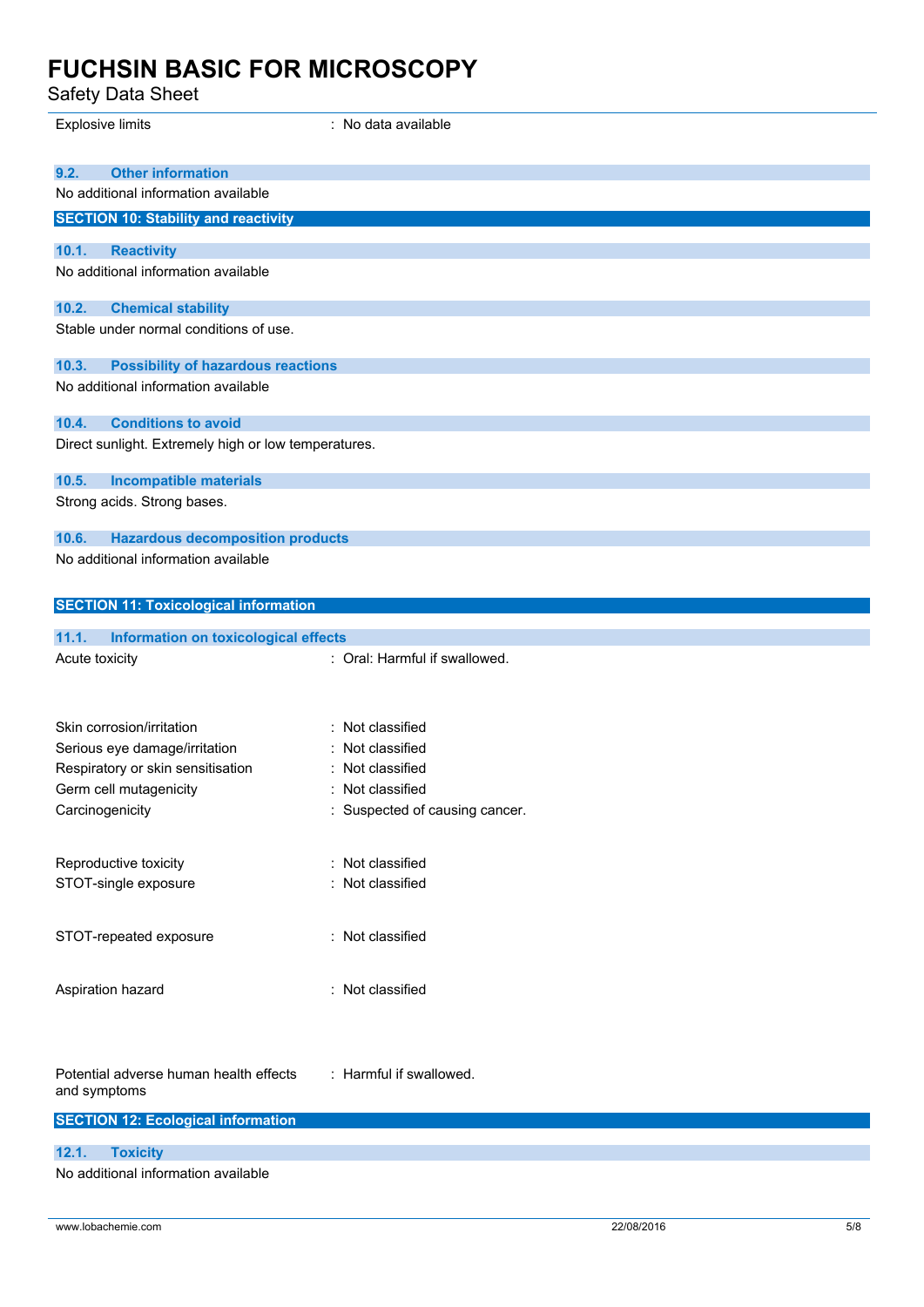Safety Data Sheet

| 12.2.<br><b>Persistence and degradability</b>             |                                                                                    |
|-----------------------------------------------------------|------------------------------------------------------------------------------------|
| No additional information available                       |                                                                                    |
|                                                           |                                                                                    |
| 12.3.<br><b>Bioaccumulative potential</b>                 |                                                                                    |
| <b>FUCHSIN BASIC FOR MICROSCOPY (632-99-5)</b><br>Log Pow | $-0.21$                                                                            |
|                                                           |                                                                                    |
| 12.4.<br><b>Mobility in soil</b>                          |                                                                                    |
| No additional information available                       |                                                                                    |
|                                                           |                                                                                    |
| 12.5.<br><b>Results of PBT and vPvB assessment</b>        |                                                                                    |
| No additional information available                       |                                                                                    |
|                                                           |                                                                                    |
|                                                           |                                                                                    |
| 12.6.<br><b>Other adverse effects</b>                     |                                                                                    |
| No additional information available                       |                                                                                    |
| <b>SECTION 13: Disposal considerations</b>                |                                                                                    |
| 13.1.<br><b>Waste treatment methods</b>                   |                                                                                    |
| Product/Packaging disposal<br>recommendations             | : Dispose of contents/container to hazardous or special waste collection point, in |
|                                                           | accordance with local, regional, national and/or international regulation.         |
| <b>SECTION 14: Transport information</b>                  |                                                                                    |
| In accordance with ADR / RID / IMDG / IATA / ADN          |                                                                                    |
|                                                           |                                                                                    |
| <b>UN number</b><br>14.1.                                 |                                                                                    |
| UN-No. (ADR)                                              | : Not applicable                                                                   |
| UN-No. (IMDG)                                             | : Not applicable                                                                   |
| UN-No. (IATA)                                             | : Not applicable                                                                   |
| UN-No. (ADN)                                              | : Not applicable                                                                   |
| UN-No. (RID)                                              | : Not applicable                                                                   |
| 14.2.<br><b>UN proper shipping name</b>                   |                                                                                    |
| Proper Shipping Name (ADR)                                | : Not applicable                                                                   |
| Proper Shipping Name (IMDG)                               | : Not applicable                                                                   |
| Proper Shipping Name (IATA)                               | : Not applicable                                                                   |
| Proper Shipping Name (ADN)                                | : Not applicable                                                                   |
| Proper Shipping Name (RID)                                | : Not applicable                                                                   |
|                                                           |                                                                                    |
| 14.3.<br><b>Transport hazard class(es)</b><br><b>ADR</b>  |                                                                                    |
| Transport hazard class(es) (ADR)                          | : Not applicable                                                                   |
|                                                           |                                                                                    |
| <b>IMDG</b>                                               |                                                                                    |
| Transport hazard class(es) (IMDG)                         | : Not applicable                                                                   |
|                                                           |                                                                                    |
| <b>IATA</b><br>Transport hazard class(es) (IATA)          | : Not applicable                                                                   |
|                                                           |                                                                                    |
| www.lobachemie.com                                        | 22/08/2016<br>6/8                                                                  |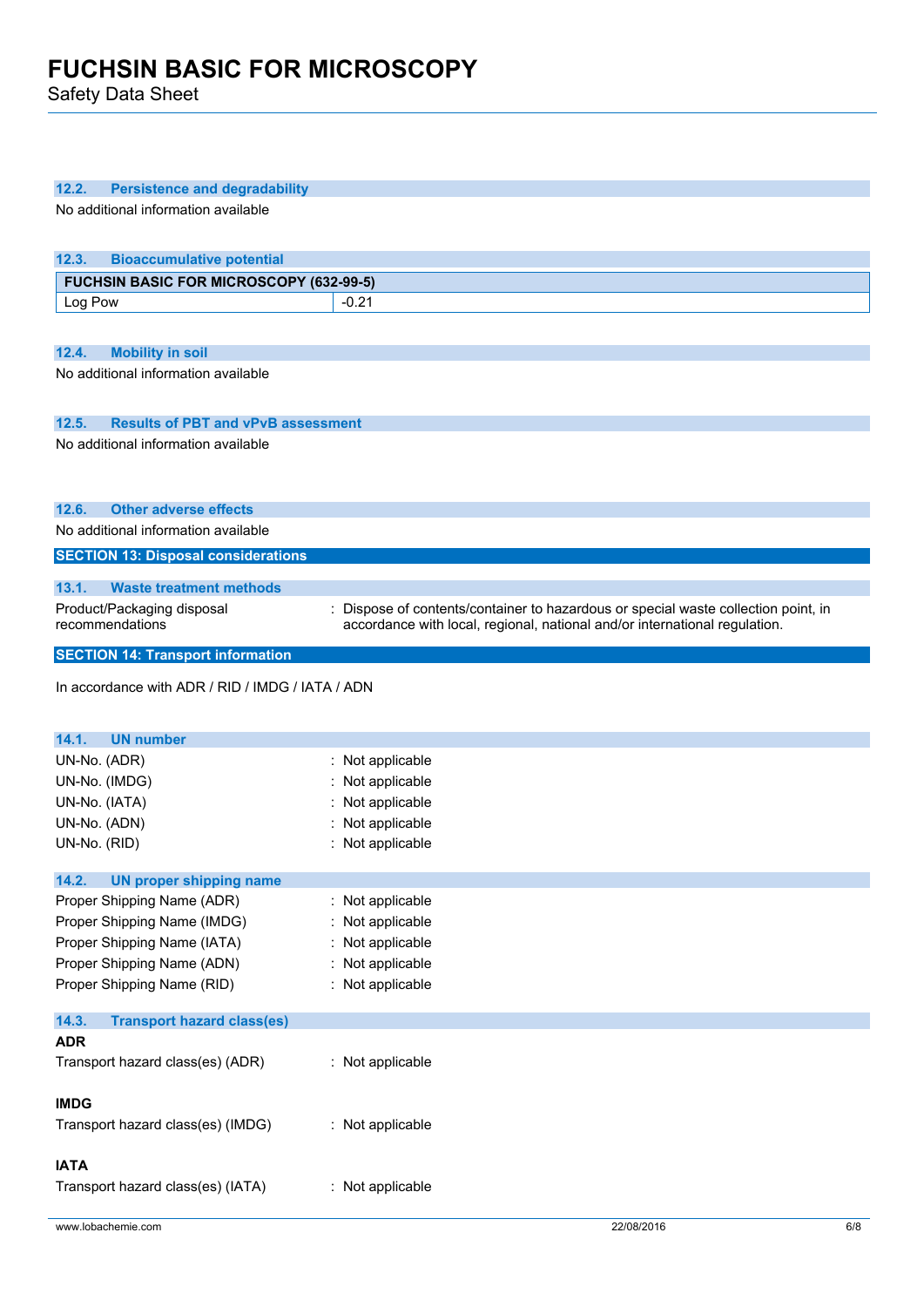Safety Data Sheet

| <b>ADN</b>                            |                                          |
|---------------------------------------|------------------------------------------|
| Transport hazard class(es) (ADN)      | : Not applicable                         |
| <b>RID</b>                            |                                          |
| Transport hazard class(es) (RID)      | : Not applicable                         |
| <b>Packing group</b><br>14.4.         |                                          |
| Packing group (ADR)                   | : Not applicable                         |
| Packing group (IMDG)                  | : Not applicable                         |
| Packing group (IATA)                  | : Not applicable                         |
| Packing group (ADN)                   | : Not applicable                         |
| Packing group (RID)                   | : Not applicable                         |
| <b>Environmental hazards</b><br>14.5. |                                          |
| Dangerous for the environment         | : No                                     |
| Marine pollutant                      | : No                                     |
| Other information                     | : No supplementary information available |

#### **14.6. Special precautions for user**

### **- Overland transport**

No data available

### **- Transport by sea**

No data available

## **- Air transport**

No data available

**- Inland waterway transport**

No data available

## **- Rail transport**

No data available

**14.7. Transport in bulk according to Annex II of MARPOL 73/78 and the IBC Code**

### Not applicable

**SECTION 15: Regulatory information**

**15.1. Safety, health and environmental regulations/legislation specific for the substance or mixture**

## **15.1.1. EU-Regulations**

No REACH Annex XVII restrictions

FUCHSIN BASIC FOR MICROSCOPY is not on the REACH Candidate List FUCHSIN BASIC FOR MICROSCOPY is not on the REACH Annex XIV List

## **15.1.2. National regulations**

## **Germany**

www.lobachemie.com 22/08/2016 7/8